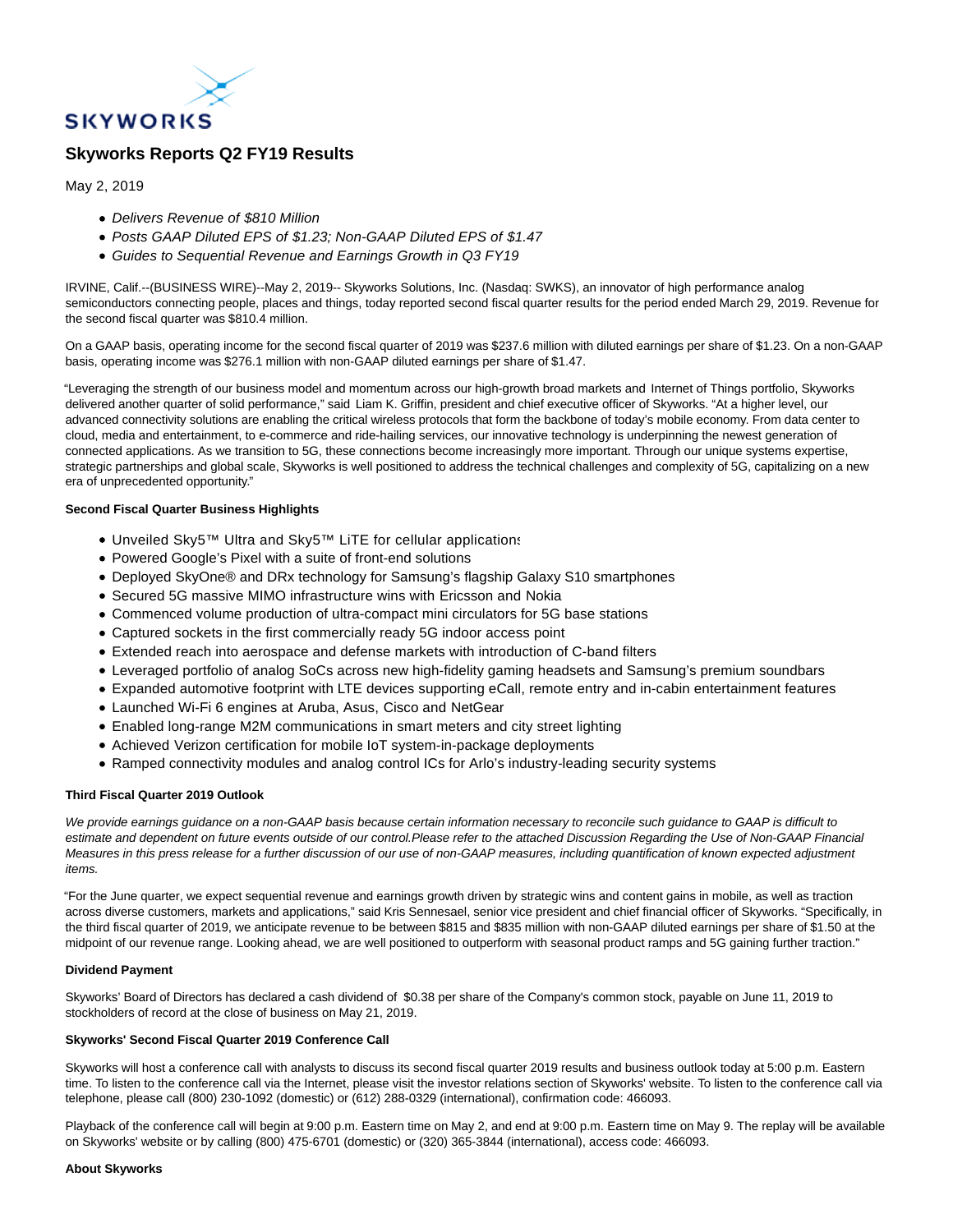Skyworks Solutions, Inc. is empowering the wireless networking revolution. Our highly innovative analog semiconductors are connecting people, places and things spanning a number of new and previously unimagined applications within the aerospace, automotive, broadband, cellular infrastructure, connected home, industrial, medical, military, smartphone, tablet and wearable markets.

Skyworks is a global company with engineering, marketing, operations, sales and support facilities located throughout Asia, Europe and North America and is a member of the S&P 500<sup>®</sup> and Nasdaq-100<sup>®</sup> market indices (Nasdaq: SWKS). For more information, please visit Skyworks' website at: [www.skyworksinc.com.](https://cts.businesswire.com/ct/CT?id=smartlink&url=http%3A%2F%2Fwww.skyworksinc.com&esheet=51978993&newsitemid=20190502005887&lan=en-US&anchor=www.skyworksinc.com&index=1&md5=62c23176071926e63267fa48db23a6b5)

#### **Safe Harbor Statement**

This news release includes "forward-looking statements" intended to qualify for the safe harbor from liability established by the Private Securities Litigation Reform Act of 1995. These forward-looking statements include without limitation information relating to future results and expectations of Skyworks (e.g., certain projections and business trends, as well as plans for dividend payments and share repurchases). Forward-looking statements can often be identified by words such as "anticipates," "expects," "forecasts," "intends," "believes," "plans," "may," "will," or "continue," and similar expressions and variations or negatives of these words. All such statements are subject to certain risks, uncertainties and other important factors that could cause actual results to differ materially and adversely from those projected, and may affect our future operating results, financial position and cash flows.

These risks, uncertainties and other important factors include, but are not limited to: the susceptibility of the semiconductor industry and the markets addressed by our, and our customers', products to economic downturns; our reliance on several key customers for a large percentage of our sales; the volatility of our stock price; declining selling prices, decreased gross margins, and loss of market share as a result of increased competition; our ability to obtain design wins from customers; economic, social, military and geo-political conditions in the countries in which we, our customers or our suppliers operate, including security and health risks, imposition of trade protection measures (e.g., tariffs or taxes), increased import/export restrictions and controls, and possible disruptions in transportation networks and fluctuations in foreign currency exchange rates; changes in laws, regulations and/or policies that could adversely affect our operations and financial results, the economy and our customers' demand for our products, or the financial markets and our ability to raise capital; fluctuations in our manufacturing yields due to our complex and specialized manufacturing processes; our ability to develop, manufacture and market innovative products, avoid product obsolescence, reduce costs in a timely manner, transition our products to smaller geometry process technologies, and achieve higher levels of design integration; the quality of our products and any defect remediation costs; the availability and pricing of third-party semiconductor foundry, assembly and test capacity, raw materials and supplier components; our ability to retain, recruit and hire key executives, technical personnel and other employees in the positions and numbers, with the experience and capabilities, and at the compensation levels needed to implement our business and product plans; the timing, rescheduling or cancellation of significant customer orders and our ability, as well as the ability of our customers, to manage inventory; our ability to prevent theft of our intellectual property, disclosure of confidential information, or breaches of our information technology systems; uncertainties of litigation, including potential disputes over intellectual property infringement and rights, as well as payments related to the licensing and/or sale of such rights; our ability to continue to grow and maintain an intellectual property portfolio and obtain needed licenses from third parties; our ability to make certain investments and acquisitions, integrate companies we acquire, and/or enter into strategic alliances; and other risks and uncertainties, including, but not limited to, those detailed from time to time in our filings with the Securities and Exchange Commission.

The forward-looking statements contained in this news release are made only as of the date hereof, and we undertake no obligation to update or revise the forward-looking statements, whether as a result of new information, future events or otherwise.

Note to Editors: Skyworks and the Skyworks symbol are trademarks or registered trademarks of Skyworks Solutions, Inc. or its subsidiaries in the United States and other countries. Third-party brands and names are for identification purposes only, and are the property of their respective owners.

## **SKYWORKS SOLUTIONS, INC. UNAUDITED CONSOLIDATED STATEMENTS OF OPERATIONS**

|                                         |         | Three Months Ended          | <b>Six Months Ended</b> |                   |  |  |
|-----------------------------------------|---------|-----------------------------|-------------------------|-------------------|--|--|
| (in millions, except per share amounts) | 2019    | March 29, March 30,<br>2018 | March 29,<br>2019       | March 30,<br>2018 |  |  |
| Net revenue                             | \$810.4 | \$913.4                     | \$1,782.4               | \$1,965.3         |  |  |
| Cost of goods sold                      | 410.2   | 454.7                       | 897.0                   | 969.8             |  |  |
| Gross profit                            | 400.2   | 458.7                       | 885.4                   | 995.5             |  |  |
| Operating expenses:                     |         |                             |                         |                   |  |  |
| Research and development                | 107.5   | 106.7                       | 216.7                   | 204.7             |  |  |
| Selling, general and administrative     | 47.9    | 57.5                        | 95.7                    | 108.8             |  |  |
| Amortization of intangibles             | 5.7     | 4.1                         | 13.1                    | 8.1               |  |  |
| Restructuring and other charges         | 1.5     | 1.0                         | 1.4                     | 1.0               |  |  |
| Total operating expenses                | 162.6   | 169.3                       | 326.9                   | 322.6             |  |  |
| Operating income                        | 237.6   | 289.4                       | 558.5                   | 672.9             |  |  |
| Other income, net                       | 3.7     | 2.9                         | 6.6                     | 5.0               |  |  |
| Income before income taxes              | 241.3   | 292.3                       | 565.1                   | 677.9             |  |  |
| Provision for income taxes              | 27.3    | 16.3                        | 66.3                    | 331.5             |  |  |
| Net income                              | \$214.0 | \$276.0                     | \$498.8                 | \$346.4           |  |  |
| Earnings per share:                     |         |                             |                         |                   |  |  |
| Basic                                   | \$1.23  | \$1.51                      | \$2.85                  | \$1.89            |  |  |
| <b>Diluted</b>                          | \$1.23  | \$1.50                      | \$2.83                  | \$1.87            |  |  |
| Weighted average shares:                |         |                             |                         |                   |  |  |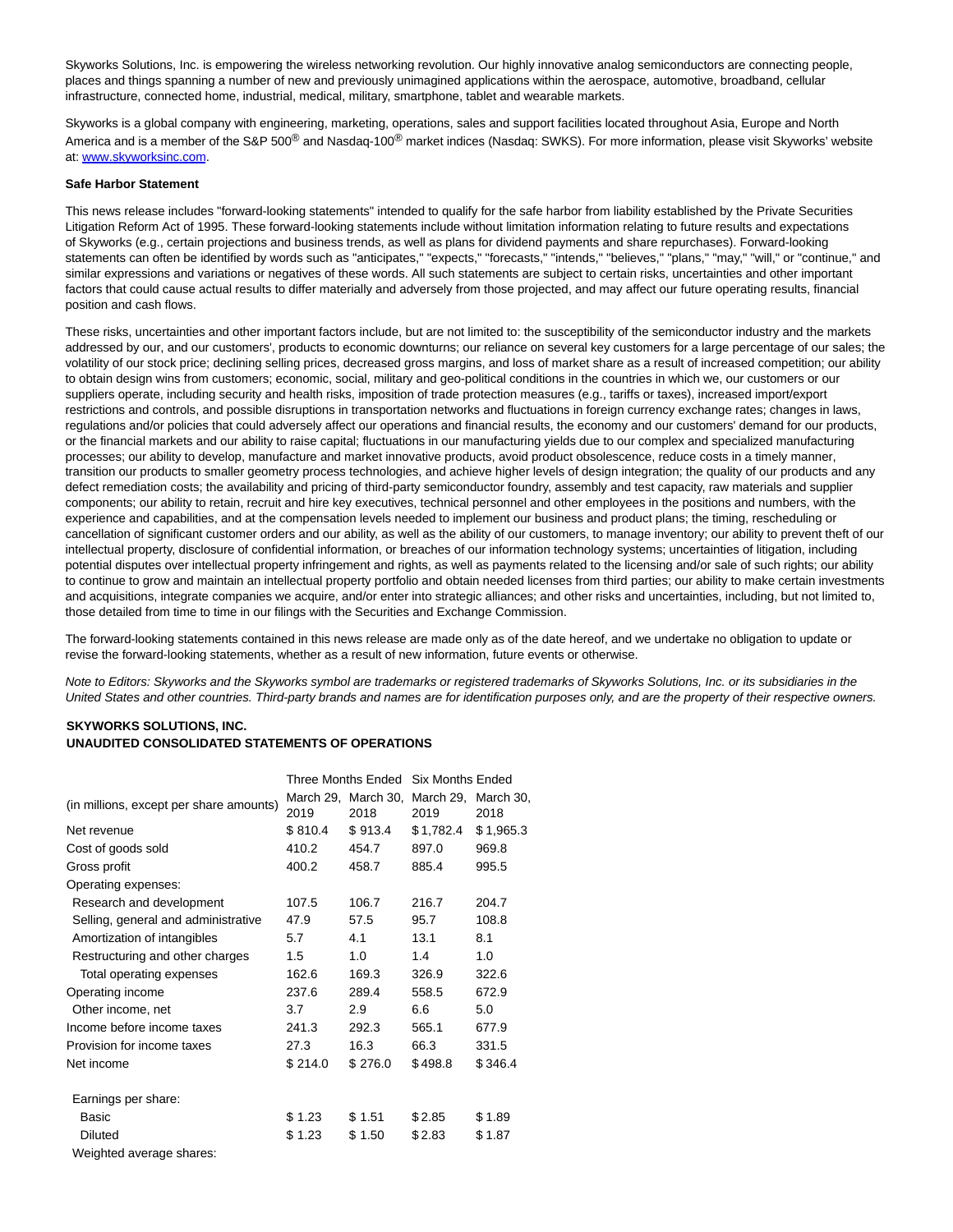| Basic   |       |             | 173.8 182.5 175.2 182.8 |       |
|---------|-------|-------------|-------------------------|-------|
| Diluted | 174.6 | 184.3 176.1 |                         | 184.9 |

### **SKYWORKS SOLUTIONS, INC.**

# **UNAUDITED RECONCILIATIONS OF NON-GAAP FINANCIAL MEASURES**

|                                                               |                | Three Months Ended                      | <b>Six Months Ended</b>             |                                  |  |  |  |  |
|---------------------------------------------------------------|----------------|-----------------------------------------|-------------------------------------|----------------------------------|--|--|--|--|
| (in millions)                                                 |                | March 29, March 30, March 29, March 30, |                                     |                                  |  |  |  |  |
|                                                               | 2019           | 2018                                    | 2019                                | 2018                             |  |  |  |  |
| GAAP gross profit                                             | \$400.2        | \$458.7                                 | \$885.4                             | \$995.5                          |  |  |  |  |
| Share-based compensation expense [a]                          | 3.3            | 4.2                                     | 6.9                                 | 8.3                              |  |  |  |  |
| Acquisition-related expenses [b]                              |                |                                         | 1.9                                 |                                  |  |  |  |  |
| Amortization of acquisition-related intangibles [c]           | 4.7            |                                         | 9.3                                 |                                  |  |  |  |  |
| Litigation settlement, gains, losses and expenses [d]         | 2.5            |                                         | 2.5                                 |                                  |  |  |  |  |
| Restructuring and other charges [e]                           | 0.4            |                                         | 0.4                                 |                                  |  |  |  |  |
| Non-GAAP gross profit                                         | \$411.1        | \$462.9                                 | \$906.4                             | \$1,003.8                        |  |  |  |  |
| GAAP gross margin %                                           | 49.4           | % 50.2                                  | % 49.7                              | % 50.7<br>%                      |  |  |  |  |
| Non-GAAP gross margin %                                       | 50.7           | % 50.7                                  | % 50.9                              | %51.1<br>%                       |  |  |  |  |
|                                                               |                |                                         | Three Months Ended Six Months Ended |                                  |  |  |  |  |
|                                                               |                | March 29, March 30, March 29, March 30, |                                     |                                  |  |  |  |  |
| (in millions)                                                 | 2019           | 2018                                    | 2019                                | 2018                             |  |  |  |  |
| GAAP operating income                                         | \$237.6        | \$289.4                                 | \$558.5                             | \$672.9                          |  |  |  |  |
| Share-based compensation expense [a]                          | 21.8           | 41.0                                    | 42.6                                | 66.8                             |  |  |  |  |
| Acquisition-related expenses (benefit) [b]                    | 1.5            | (2.7)<br>$\lambda$                      | 3.6                                 | (2.0)<br>$\mathcal{E}$           |  |  |  |  |
| Amortization of acquisition-related intangibles [c]           | 10.4           | 4.1                                     | 22.4                                | 8.1                              |  |  |  |  |
| Litigation settlement, gains, losses and expenses [d]         | 3.0            |                                         | 3.7                                 |                                  |  |  |  |  |
| Restructuring and other charges [e]                           | 1.8            | 1.0                                     | 1.8                                 | 1.0                              |  |  |  |  |
| Deferred executive compensation (benefit) [f]                 |                | (1.7)<br>$\lambda$                      | (0.1)<br>$\lambda$                  | (1.7)<br>$\mathcal{E}$           |  |  |  |  |
| Non-GAAP operating income                                     | \$276.1        | \$331.1                                 | \$632.5                             | \$745.1                          |  |  |  |  |
| GAAP operating margin %                                       | 29.3           | %31.7                                   | % 31.3                              | %34.2<br>℅                       |  |  |  |  |
| Non-GAAP operating margin %                                   | 34.1           | % 36.3                                  | % 35.5                              | % 37.9<br>%                      |  |  |  |  |
|                                                               |                |                                         |                                     |                                  |  |  |  |  |
|                                                               |                |                                         |                                     |                                  |  |  |  |  |
|                                                               |                | Three Months Ended Six Months Ended     |                                     |                                  |  |  |  |  |
|                                                               |                | March 29, March 30, March 29, March 30, |                                     |                                  |  |  |  |  |
| (in millions)                                                 | 2019           | 2018                                    | 2019                                | 2018                             |  |  |  |  |
| GAAP net income                                               | \$214.0        | \$276.0                                 | \$498.8                             | \$346.4                          |  |  |  |  |
| Share-based compensation expense [a]                          | 21.8           | 41.0                                    | 42.6                                | 66.8                             |  |  |  |  |
| Acquisition-related expenses (benefit) [b]                    | 1.5            | (2.7)<br>$\lambda$                      | 3.6                                 | (2.0)<br>$\mathcal{L}$           |  |  |  |  |
| Amortization of acquisition-related intangibles [c]           | 10.4           | 4.1                                     | 22.4                                | 8.1                              |  |  |  |  |
| Litigation settlement, gains, losses and expenses [d]         | 3.0            |                                         | 3.7                                 |                                  |  |  |  |  |
| Restructuring and other charges [e]                           | 1.8            | 1.0                                     | 1.8                                 | 1.0                              |  |  |  |  |
| Deferred executive compensation (benefit) [f]                 |                | (1.7)<br>$\mathcal{E}$                  | (0.1)<br>$\lambda$                  | (1.7)<br>$\mathcal{E}$           |  |  |  |  |
| Tax adjustments [g]                                           | 4.1            | (15.4)<br>$\lambda$                     | 8.4                                 | 255.2                            |  |  |  |  |
| Non-GAAP net income                                           | \$256.6        | \$302.3                                 | \$581.2                             | \$673.8                          |  |  |  |  |
|                                                               |                |                                         |                                     |                                  |  |  |  |  |
|                                                               |                | Three Months Ended Six Months Ended     |                                     |                                  |  |  |  |  |
|                                                               |                | March 29, March 30, March 29, March 30, |                                     |                                  |  |  |  |  |
|                                                               | 2019           | 2018                                    | 2019                                | 2018                             |  |  |  |  |
| GAAP net income per share, diluted                            | \$1.23         | \$1.50                                  | \$2.83                              | \$1.87                           |  |  |  |  |
| Share-based compensation expense [a]                          | 0.12           | 0.22                                    | 0.24                                | 0.36                             |  |  |  |  |
| Acquisition-related expenses (benefit) [b]                    | 0.01           | (0.02)<br>$\lambda$                     | 0.02                                | (0.01)<br>$\mathcal{E}$          |  |  |  |  |
| Amortization of acquisition-related intangibles [c]           | 0.06           | 0.02                                    | 0.13                                | 0.04<br>$\overline{\phantom{0}}$ |  |  |  |  |
| Litigation settlement, gains, losses and expenses [d]         | 0.02           |                                         | 0.02                                |                                  |  |  |  |  |
| Restructuring and other charges [e]                           | 0.01           | 0.01                                    | 0.01                                | 0.01                             |  |  |  |  |
| Deferred executive compensation (benefit) [f]                 |                | (0.01)<br>$\lambda$<br>$\lambda$        |                                     | (0.01)<br>$\mathcal{E}$          |  |  |  |  |
| Tax adjustments [g]<br>Non-GAAP net income per share, diluted | 0.02<br>\$1.47 | (0.08)<br>\$1.64                        | 0.05<br>\$3.30                      | 1.38<br>\$3.64                   |  |  |  |  |

# **SKYWORKS SOLUTIONS, INC. DISCUSSION REGARDING THE USE OF NON-GAAP FINANCIAL MEASURES**

Our earnings release contains some or all of the following financial measures that have not been calculated in accordance with United States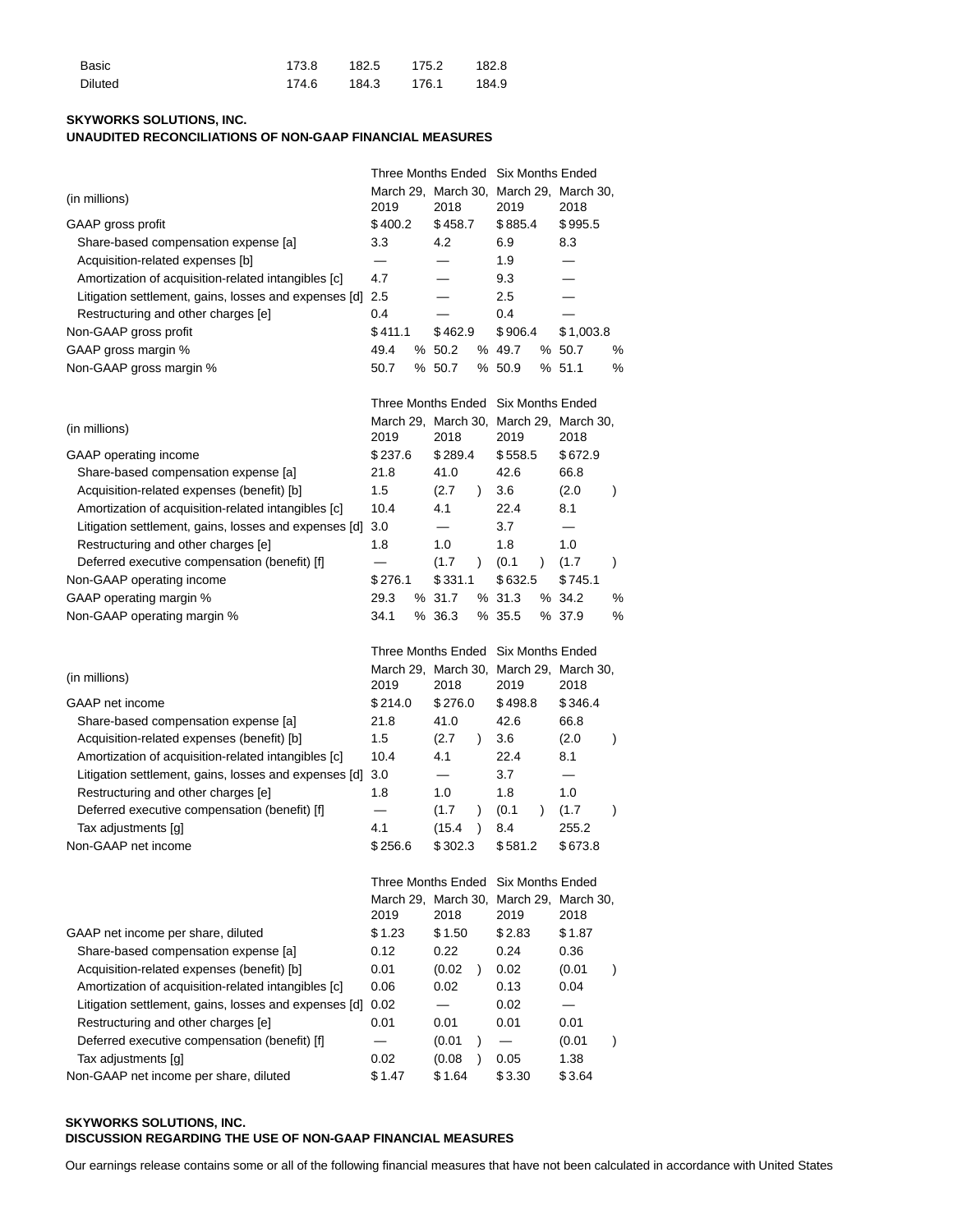Generally Accepted Accounting Principles ("GAAP"): (i) non-GAAP gross profit and gross margin, (ii) non-GAAP operating income and operating margin, (iii) non-GAAP net income, and (iv) non-GAAP diluted earnings per share. As set forth in the "Unaudited Reconciliations of Non-GAAP Financial Measures" table found above, we derive such non-GAAP financial measures by excluding certain expenses and other items from the respective GAAP financial measure that is most directly comparable to each non-GAAP financial measure. Management uses these non-GAAP financial measures to evaluate our operating performance and compare it against past periods, make operating decisions, forecast for future periods, compare our operating performance against peer companies and determine payments under certain compensation programs. These non-GAAP financial measures provide management with additional means to understand and evaluate the operating results and trends in our ongoing business by eliminating certain non-recurring expenses and other items that management believes might otherwise make comparisons of our ongoing business with prior periods and competitors more difficult, obscure trends in ongoing operations or reduce management's ability to make forecasts.

We provide investors with non-GAAP gross profit and gross margin, non-GAAP operating income and operating margin, non-GAAP net income and non-GAAP diluted earnings per share because we believe it is important for investors to be able to closely monitor and understand changes in our ability to generate income from ongoing business operations. We believe these non-GAAP financial measures give investors an additional method to evaluate historical operating performance and identify trends, an additional means of evaluating period-over-period operating performance and a method to facilitate certain comparisons of our operating results to those of our peer companies. We also believe that providing non-GAAP operating income and operating margin allows investors to assess the extent to which our ongoing operations impact our overall financial performance. We further believe that providing non-GAAP net income and non-GAAP diluted earnings per share allows investors to assess the overall financial performance of our ongoing operations by eliminating the impact of share-based compensation expense, acquisition-related expenses, amortization of acquisition-related intangibles, litigation settlement, gains, losses and expenses, restructuring-related charges, certain deferred executive compensation and certain tax items which may not occur in each period presented and which may represent non-cash items unrelated to our ongoing operations. We believe that disclosing these non-GAAP financial measures contributes to enhanced financial reporting transparency and provides investors with added clarity about complex financial performance measures.

We calculate non-GAAP gross profit by excluding from GAAP gross profit, share-based compensation expense, acquisition-related expenses, amortization of acquisition-related intangibles, litigation settlement, gains, losses and expenses, and restructuring-related charges. We calculate non-GAAP operating income by excluding from GAAP operating income, share-based compensation expense, acquisition-related expenses, amortization of acquisition-related intangibles, litigation settlement, gains, losses and expenses, restructuring-related charges, and certain deferred executive compensation. We calculate non-GAAP net income and diluted earnings per share by excluding from GAAP net income and diluted earnings per share, share-based compensation expense, acquisition-related expenses, amortization of acquisition-related intangibles, litigation settlement, gains, losses and expenses, restructuring-related charges, certain deferred executive compensation, and certain tax items. We exclude the items identified above from the respective non-GAAP financial measure referenced above for the reasons set forth with respect to each such excluded item below:

Share-Based Compensation - because (1) the total amount of expense is partially outside of our control because it is based on factors such as stock price volatility and interest rates, which may be unrelated to our performance during the period in which the expense is incurred, (2) it is an expense based upon a valuation methodology premised on assumptions that vary over time, and (3) the amount of the expense can vary significantly between companies due to factors that can be outside of the control of such companies.

Acquisition-Related Expenses - including such items as, when applicable, amortization of acquired intangible assets, fair value adjustments to contingent consideration, fair value charges incurred upon the sale of acquired inventory, acquisition-related expenses, including deemed compensation expenses and interest expense on seller-financed debt, because they are not considered by management in making operating decisions and we believe that such expenses do not have a direct correlation to our future business operations and thereby including such charges does not necessarily reflect the performance of our ongoing operations for the period in which such charges or reversals are incurred.

Restructuring-Related Charges - these charges have no direct correlation to our future business operations and including such charges does not necessarily reflect the performance of our ongoing operations for the period in which such charges are incurred.

Litigation Settlement, Gains, Losses and Expenses - because such gains, losses and expenses (1) are not considered by management in making operating decisions, (2) are infrequent in nature, (3) are generally not directly controlled by management, (4) do not necessarily reflect the performance of our ongoing operations for the period in which such charges are recognized and/ or (5) can vary significantly in amount between companies and make comparisons less reliable.

Deferred Executive Compensation - including charges related to any contingent obligation pursuant to an executive severance agreement, because that expense has no direct correlation with our recurring business operations and including such expenses does not accurately reflect the compensation expense for the period in which incurred.

Certain Income Tax Items - including certain deferred tax charges and benefits that do not result in a current tax payment or tax refund and other adjustments, including but not limited to, items unrelated to the current fiscal year or that are not indicative of our ongoing business operations.

The non-GAAP financial measures presented in the table above should not be considered in isolation and are not an alternative for the respective GAAP financial measure that is most directly comparable to each such non-GAAP financial measure. Investors are cautioned against placing undue reliance on these non-GAAP financial measures and are urged to review and consider carefully the adjustments made by management to the most directly comparable GAAP financial measures to arrive at these non-GAAP financial measures. Non-GAAP financial measures may have limited value as analytical tools because they may exclude certain expenses that some investors consider important in evaluating our operating performance or ongoing business performance. Further, non-GAAP financial measures are likely to have limited value for purposes of drawing comparisons between companies because different companies may calculate similarly titled non-GAAP financial measures in different ways because non-GAAP measures are not based on any comprehensive set of accounting rules or principles.

Our earnings release contains forward-looking estimates of non-GAAP diluted earnings per share for the third quarter of our 2019 fiscal year ("Q3 2019"). We provide this non-GAAP measure to investors on a prospective basis for the same reasons (set forth above) that we provide it to investors on a historical basis. We are unable to provide a reconciliation of our forward-looking estimate of Q3 2019 GAAP diluted earnings per share to a forward-looking estimate of Q3 2019 non-GAAP diluted earnings per share because certain information needed to make a reasonable forward-looking estimate of GAAP diluted earnings per share for Q3 2019 (other than estimated share-based compensation expense of \$0.10 to \$0.15 per diluted share, certain tax items of \$0.00 to \$0.05 per diluted share and estimated amortization of intangibles of \$0.05 to \$0.07 per diluted share) is difficult to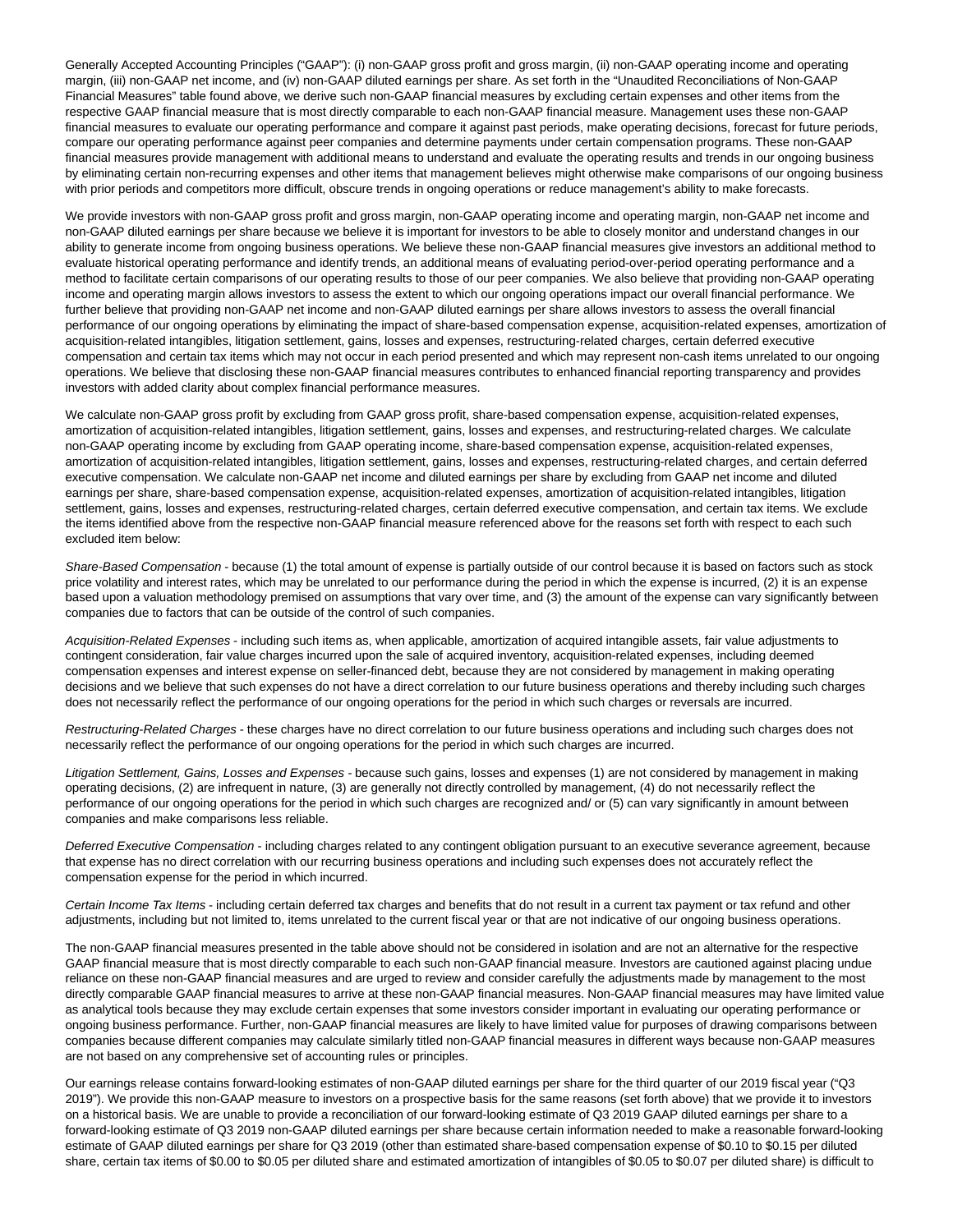predict and estimate and is often dependent on future events that may be uncertain or outside of our control. Such events may include unanticipated changes in our GAAP effective tax rate, unanticipated one-time charges related to asset impairments (fixed assets, inventory, intangibles or goodwill), unanticipated acquisition-related expenses, unanticipated litigation settlement, gains, losses and expenses and other unanticipated non-recurring items not reflective of ongoing operations. The probable significance of these unknown items, in the aggregate, is estimated to be in the range of \$0.00 to \$0.05 in quarterly earnings per diluted share on a GAAP basis. Our forward-looking estimates of both GAAP and non-GAAP measures of our financial performance may differ materially from our actual results and should not be relied upon as statements of fact.

[a] and selling, general and administrative expense, respectively. For the six months ended March 29, 2019, approximately \$6.9 million, \$22.5 million These charges represent expense recognized in accordance with ASC 718 - Compensation, Stock Compensation. For the three months ended March 29, 2019, approximately \$3.3 million, \$9.9 million and \$8.6 million were included in cost of goods sold, research and development expense and \$13.2 million were included in cost of goods sold, research and development expense and selling, general and administrative expense, respectively.

For the three months ended March 30, 2018, approximately \$4.2 million, \$14.5 million and \$22.3 million were included in cost of goods sold, research and development expense and selling, general and administrative expense, respectively. For the six months ended March 30, 2018, approximately \$8.3 million, \$25.7 million and \$32.8 million were included in cost of goods sold, research and development expense and selling, general and administrative expense, respectively.

[b] The acquisition-related expenses recognized during the three months and six months ended March 29, 2019, include a \$1.5 million charge and a \$1.7 million charge, respectively, to general and administrative expenses primarily associated with acquisitions completed or contemplated during the period. Included in these amounts for the six months ended March 29, 2019, is a \$1.9 million charge to cost of goods sold related to the fair market value step-up associated with the sale of acquired inventory.

The acquisition-related expenses recognized during the three months and six months ended March 30, 2018, include a \$2.8 million credit for fair value adjustments to contingent considerations partially offset by a \$0.1 million charge and a \$0.8 million charge, respectively, to general and administrative expenses, primarily associated with acquisitions completed or contemplated during the period.

[c] acquisition-related intangibles included in cost of goods sold and \$5.8 million and \$13.1 million, respectively, in amortization of acquisition-related During the three and six months ended March 29, 2019, the Company incurred \$4.7 million and \$9.3 million, respectively, in amortization of intangibles included in selling, general and administrative expense.

During the three months and six months ended March 30, 2018, the Company incurred \$4.1 million and \$8.1 million, respectively, in amortization of acquisition-related intangibles included in selling, general and administrative expense.

[d] related to losses on the sale or impairment of assets. During the six months ended March 29, 2019, these amounts include a \$0.5 million gain During the three and six months ended March 29, 2019, the Company incurred \$3.0 million and \$4.2 million in non-recurring charges, respectively, related to a litigation settlement completed during the period.

[e] During the three and six months ended March 29, 2019, the Company incurred a \$1.8 million charge in employee severance costs primarily<br>[e] salated to restruct wise plane that were implemented divisor the pariod related to restructuring plans that were implemented during the period.

During the three and six months ended March 30, 2018, the Company recognized a \$1.0 million charge to revise an estimate related to a leased facility included in a previously announced restructuring plan.

[f] During the six months ended March 29, 2019, the Company recognized a \$0.1 million benefit in deferred executive compensation expense.

During the three and six months ended March 30, 2018, the Company recognized a \$1.7 million benefit for a change in the estimated expense related to an executive agreement.

[g] During the three and six months ended March 29, 2019, these amounts primarily represent the use of net operating loss and credit carryforwards,<br>
[g] deferred to users and official to use problem and new septiments (hen deferred tax expense not affecting taxes payable, and non-cash expense (benefit) related to uncertain tax positions.

During the three and six months ended March 30, 2018, these amounts generally represent use of net operating loss and research and development tax credit carryforwards, deferred tax expense not affecting taxes payable, non-cash expense (benefit) related to uncertain tax positions and a one-time benefit of \$16.9 million related to a change in estimate to the previously recorded repatriation tax on foreign earnings. During the six months ended March 30, 2018, these amounts included a one-time charge of \$240.9 million related to the mandatory deemed repatriation tax on foreign earnings and a one-time charge of \$18.5 million related to the revaluation of deferred tax assets and liabilities related to tax reform.

#### **SKYWORKS SOLUTIONS, INC.**

#### **UNAUDITED CONDENSED CONSOLIDATED BALANCE SHEETS**

| (in millions)                                            | 2019  | March 29, September 28,<br>2018 |
|----------------------------------------------------------|-------|---------------------------------|
| <b>Assets</b>                                            |       |                                 |
| Cash, cash equivalents and marketable securities \$991.3 |       | \$1.050.2                       |
| Accounts receivable, net                                 | 543.8 | 655.8                           |